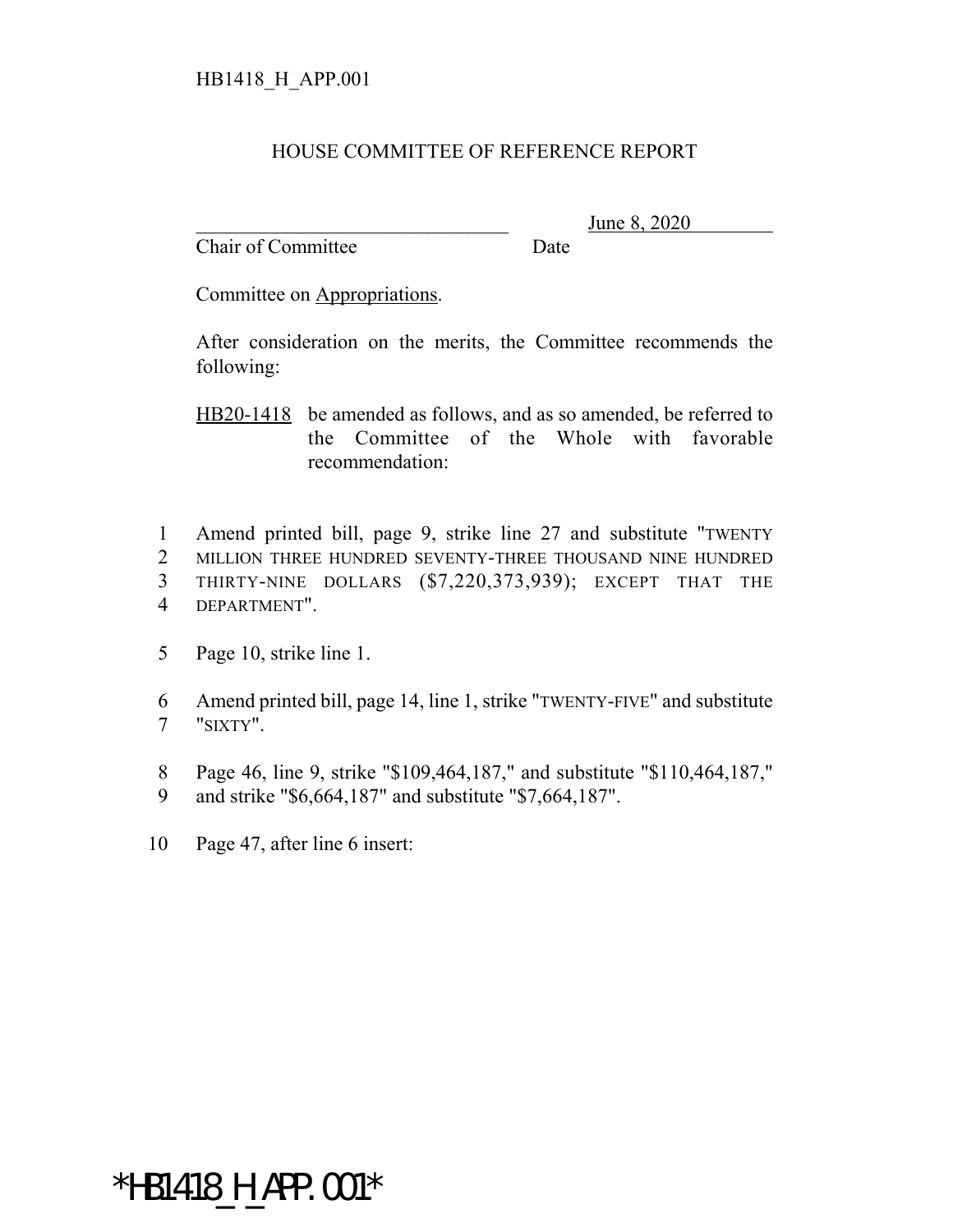|                |                                                                                                                                                                                              |                                      |              | APPROPRIATION FROM                                                                                                                                                |                 |                                                |    |                          |             |                                       |                                |  |
|----------------|----------------------------------------------------------------------------------------------------------------------------------------------------------------------------------------------|--------------------------------------|--------------|-------------------------------------------------------------------------------------------------------------------------------------------------------------------|-----------------|------------------------------------------------|----|--------------------------|-------------|---------------------------------------|--------------------------------|--|
|                |                                                                                                                                                                                              | <b>ITEM &amp;</b><br><b>SUBTOTAL</b> | <b>TOTAL</b> | <b>GENERAL</b><br><b>FUND</b>                                                                                                                                     |                 | <b>GENERAL</b><br><b>FUND</b><br><b>EXEMPT</b> |    | CASH<br><b>FUNDS</b>     |             | <b>REAPPROPRIATED</b><br><b>FUNDS</b> | <b>FEDERAL</b><br><b>FUNDS</b> |  |
|                |                                                                                                                                                                                              | $\mathbb{S}$                         | \$           | $\mathbb S$                                                                                                                                                       | $\mathbb S$     |                                                | \$ |                          | $\mathbb S$ | $\mathbb S$                           |                                |  |
| 1              |                                                                                                                                                                                              |                                      |              | "SECTION 54. Appropriation to the department of education for the fiscal year beginning July 1, 2019. In Session Laws of Colorado 2019, section 2 of chapter 454, |                 |                                                |    |                          |             |                                       |                                |  |
| $\overline{c}$ | (SB 19-207), amend Part III (2)(C)(4), and the affected totals, as Part III (2)(C)(4) and the affected totals are amended by section 9 of HB 20-1360, and as the affected totals are amended |                                      |              |                                                                                                                                                                   |                 |                                                |    |                          |             |                                       |                                |  |
| $\mathfrak{Z}$ | by section 3 SB 20-1260, and as the affected totals are amended by section 1 of SB 20-1244, as follows:                                                                                      |                                      |              |                                                                                                                                                                   |                 |                                                |    |                          |             |                                       |                                |  |
| $\overline{4}$ |                                                                                                                                                                                              | Section 2. Appropriation.            |              |                                                                                                                                                                   |                 |                                                |    |                          |             |                                       |                                |  |
| $\sqrt{5}$     |                                                                                                                                                                                              |                                      |              |                                                                                                                                                                   | <b>PART III</b> |                                                |    |                          |             |                                       |                                |  |
| 6              |                                                                                                                                                                                              |                                      |              | DEPARTMENT OF EDUCATION                                                                                                                                           |                 |                                                |    |                          |             |                                       |                                |  |
| $\tau$         |                                                                                                                                                                                              |                                      |              |                                                                                                                                                                   |                 |                                                |    |                          |             |                                       |                                |  |
| $8\,$          | (2) ASSISTANCE TO PUBLIC SCHOOLS                                                                                                                                                             |                                      |              |                                                                                                                                                                   |                 |                                                |    |                          |             |                                       |                                |  |
| 9              | (C) Grant Programs, Distributions, and Other Assistance                                                                                                                                      |                                      |              |                                                                                                                                                                   |                 |                                                |    |                          |             |                                       |                                |  |
| $10\,$         | (4) Professional Development and Instructional Support                                                                                                                                       |                                      |              |                                                                                                                                                                   |                 |                                                |    |                          |             |                                       |                                |  |
| 11             | <b>Content Specialists</b>                                                                                                                                                                   | 493,506                              |              |                                                                                                                                                                   |                 |                                                |    | $493,506^{\rm b}$        |             |                                       |                                |  |
| 12             |                                                                                                                                                                                              |                                      |              |                                                                                                                                                                   |                 |                                                |    | $(5.0$ FTE)              |             |                                       |                                |  |
| 13             | School Bullying Prevention                                                                                                                                                                   |                                      |              |                                                                                                                                                                   |                 |                                                |    |                          |             |                                       |                                |  |
| 14             | and Education Cash Fund                                                                                                                                                                      | 2,000,000                            |              |                                                                                                                                                                   |                 |                                                |    | $2,000,000$ <sup>e</sup> |             |                                       |                                |  |

# $*$ HB1418\_H\_APP.001 $*$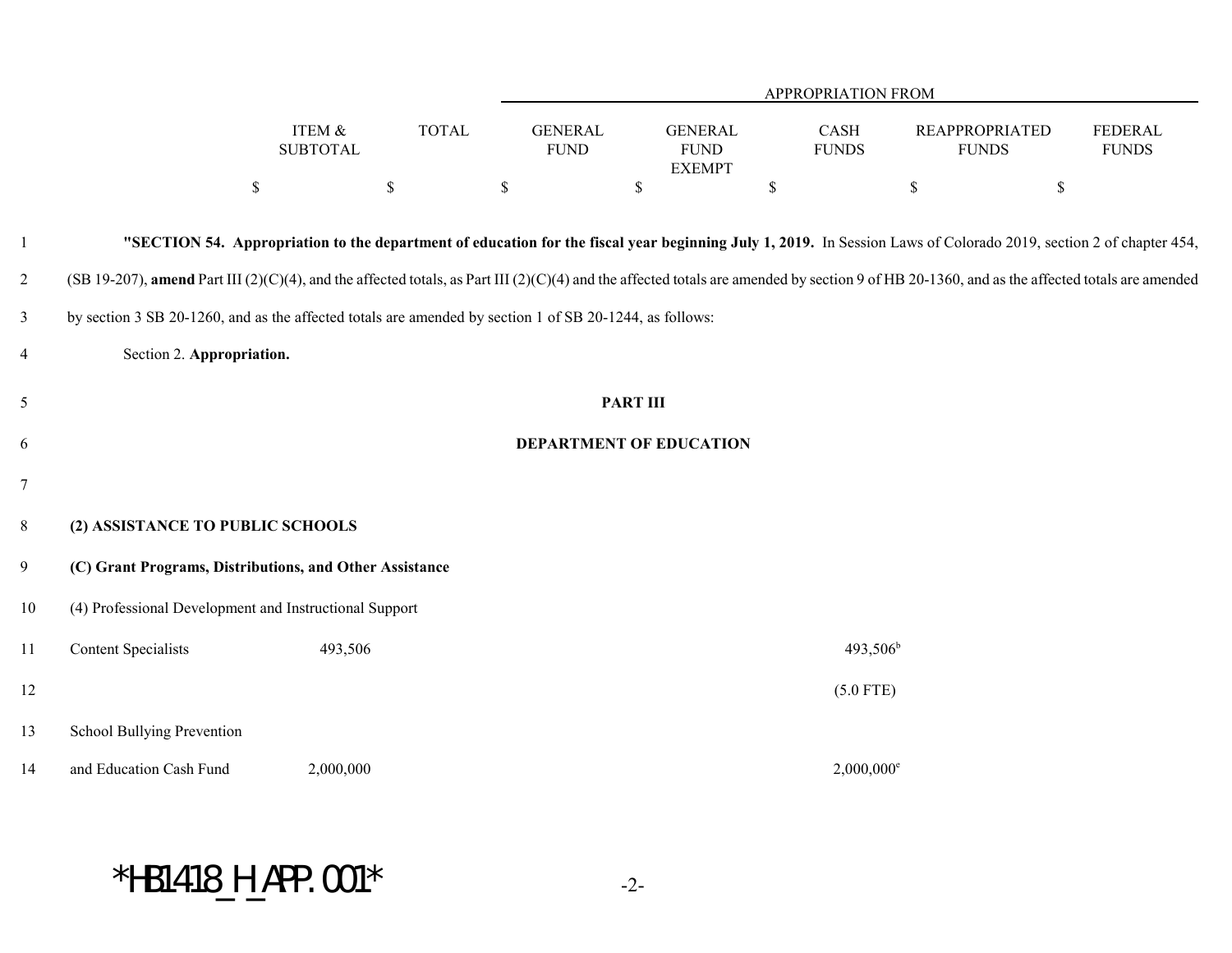|                          |                                 |                            |       |                                |                                                 | APPROPRIATION FROM       |                                       |                                 |
|--------------------------|---------------------------------|----------------------------|-------|--------------------------------|-------------------------------------------------|--------------------------|---------------------------------------|---------------------------------|
|                          |                                 | ITEM &<br><b>SUBTOTAL</b>  | TOTAL | <b>GENERAL</b><br>${\rm FUND}$ | <b>GENERAL</b><br>${\rm FUND}$<br><b>EXEMPT</b> | CASH<br><b>FUNDS</b>     | <b>REAPPROPRIATED</b><br><b>FUNDS</b> | <b>FEDERAL</b><br>${\rm FUNDS}$ |
|                          |                                 | $\mathbb S$<br>$\mathbb S$ |       | $\mathbb S$<br>$\mathbb S$     |                                                 | $\mathbb S$              | $\mathbb S$<br>$\mathbb S$            |                                 |
| $\mathbf{1}$             | Office of Dropout               |                            |       |                                |                                                 |                          |                                       |                                 |
| $\overline{c}$           | Prevention and Student          |                            |       |                                |                                                 |                          |                                       |                                 |
| $\overline{\mathbf{3}}$  | Reengagement                    | 3,022,489                  |       | 1,018,210                      |                                                 | $2,004,279$ <sup>e</sup> |                                       |                                 |
| $\overline{\mathcal{A}}$ |                                 |                            |       | $(1.3$ FTE)                    |                                                 | $(0.9$ FTE)              |                                       |                                 |
| 5                        | Stipends for Nationally         |                            |       |                                |                                                 |                          |                                       |                                 |
| 6                        | <b>Board Certified Teachers</b> | 2,103,256                  |       |                                |                                                 | $2,103,256^b$            |                                       |                                 |
| $\tau$                   | Grow Your Own Educator          |                            |       |                                |                                                 |                          |                                       |                                 |
| 8                        | Program                         | 22,933                     |       | 22,933                         |                                                 |                          |                                       |                                 |
| 9                        |                                 |                            |       | $(0.3$ FTE)                    |                                                 |                          |                                       |                                 |
| $10\,$                   | Quality Teacher                 |                            |       |                                |                                                 |                          |                                       |                                 |
| $1\,1$                   | Recruitment Program             | 1,040,000                  |       |                                |                                                 | $1,040,000$ <sup>b</sup> |                                       |                                 |
| $12\,$                   |                                 | 40,000                     |       |                                |                                                 | $40,000^{\rm b}$         |                                       |                                 |
| 13                       | Retaining Teachers Fund         | 3,000,000                  |       | 3,000,000                      |                                                 |                          |                                       |                                 |

# $*H\text{B1418\_H}\text{_.APP}.001*$  -3-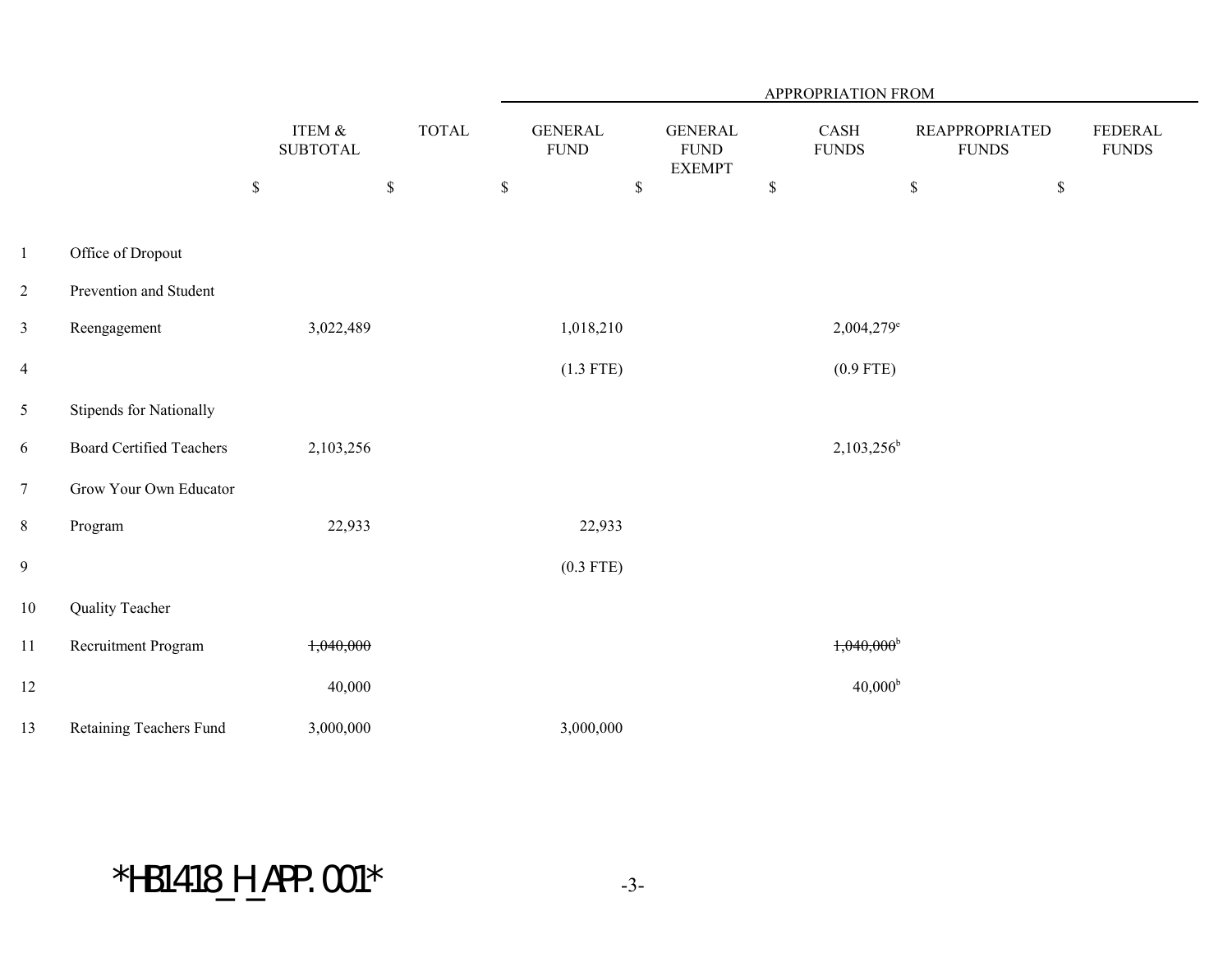|                |                             |             |                           |             |       |             |                                |             |                                                 |             | APPROPRIATION FROM   |             |                                       |                             |  |
|----------------|-----------------------------|-------------|---------------------------|-------------|-------|-------------|--------------------------------|-------------|-------------------------------------------------|-------------|----------------------|-------------|---------------------------------------|-----------------------------|--|
|                |                             |             | ITEM &<br><b>SUBTOTAL</b> |             | TOTAL |             | <b>GENERAL</b><br>${\rm FUND}$ |             | <b>GENERAL</b><br>${\rm FUND}$<br><b>EXEMPT</b> |             | CASH<br><b>FUNDS</b> |             | <b>REAPPROPRIATED</b><br><b>FUNDS</b> | FEDERAL<br>${\hbox{FUNDS}}$ |  |
|                |                             | $\mathbb S$ |                           | $\mathbb S$ |       | $\mathbb S$ |                                | $\mathbb S$ |                                                 | $\mathbb S$ |                      | $\mathbb S$ | $\$$                                  |                             |  |
| $\mathbf{1}$   | Retaining Teachers Grant    |             |                           |             |       |             |                                |             |                                                 |             |                      |             |                                       |                             |  |
| $\overline{c}$ | Program                     |             | 2,500,000                 |             |       |             |                                |             |                                                 |             | $1,000,000(I)^{i}$   |             | $1,500,000(I)^{i}$                    |                             |  |
| $\mathfrak{Z}$ |                             |             |                           |             |       |             |                                |             |                                                 |             | $(1.0$ FTE)          |             |                                       |                             |  |
| $\overline{4}$ | <b>Career Counseling</b>    |             |                           |             |       |             |                                |             |                                                 |             |                      |             |                                       |                             |  |
| 5              | Professional Development    |             | 1,000,000                 |             |       |             | 1,000,000                      |             |                                                 |             |                      |             |                                       |                             |  |
| 6              | Transfer to the Department  |             |                           |             |       |             |                                |             |                                                 |             |                      |             |                                       |                             |  |
| $\tau$         | of Higher Education for     |             |                           |             |       |             |                                |             |                                                 |             |                      |             |                                       |                             |  |
| $8\,$          | Rural Teacher Recruitment,  |             |                           |             |       |             |                                |             |                                                 |             |                      |             |                                       |                             |  |
| 9              | Retention, and Professional |             |                           |             |       |             |                                |             |                                                 |             |                      |             |                                       |                             |  |
| $10\,$         | Development                 |             | 240,000                   |             |       |             |                                |             |                                                 |             | $240,000^{\rm b}$    |             |                                       |                             |  |
| 11             | English Language Learners   |             |                           |             |       |             |                                |             |                                                 |             |                      |             |                                       |                             |  |
| 12             | <b>Technical Assistance</b> |             | 396,185                   |             |       |             | 341,055                        |             |                                                 |             | $55,130^b$           |             |                                       |                             |  |
| 13             |                             |             |                           |             |       |             | $(4.5$ FTE)                    |             |                                                 |             | $(0.5$ FTE)          |             |                                       |                             |  |

# $*$ HB1418\_H\_APP.001 $*$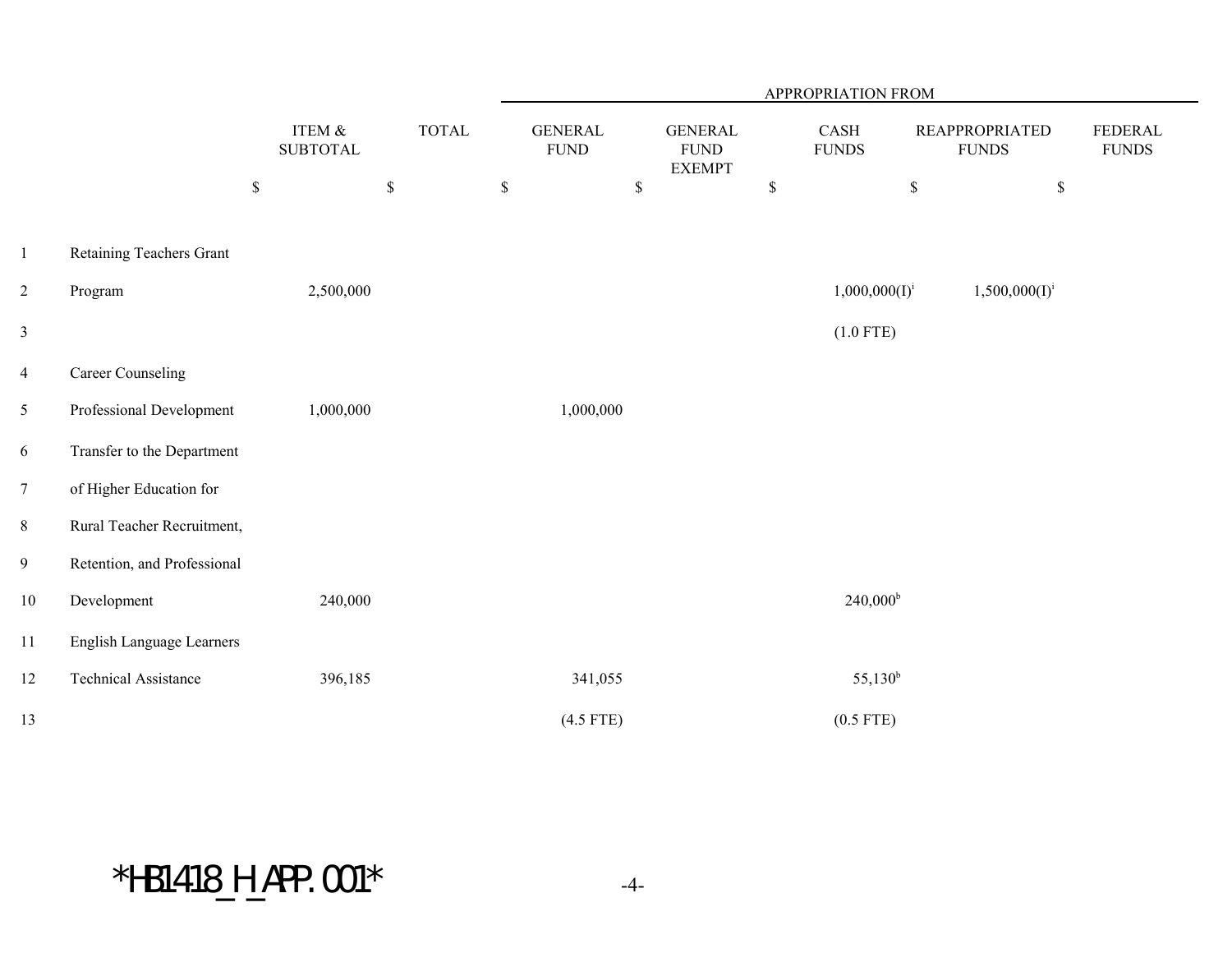|                |                            |                                      |       | APPROPRIATION FROM |                                |              |                                                 |             |                           |                                       |             |                                |  |
|----------------|----------------------------|--------------------------------------|-------|--------------------|--------------------------------|--------------|-------------------------------------------------|-------------|---------------------------|---------------------------------------|-------------|--------------------------------|--|
|                |                            | <b>ITEM &amp;</b><br><b>SUBTOTAL</b> | TOTAL |                    | <b>GENERAL</b><br>${\rm FUND}$ |              | <b>GENERAL</b><br>${\rm FUND}$<br><b>EXEMPT</b> |             | CASH<br><b>FUNDS</b>      | <b>REAPPROPRIATED</b><br><b>FUNDS</b> |             | <b>FEDERAL</b><br><b>FUNDS</b> |  |
|                |                            | $\mathbb S$<br>$\mathbb S$           |       | $\mathbb{S}$       |                                | $\mathbb{S}$ |                                                 | $\mathbb S$ |                           | $\mathbb S$                           | $\mathbb S$ |                                |  |
| $\mathbf{1}$   | English Language           |                                      |       |                    |                                |              |                                                 |             |                           |                                       |             |                                |  |
| $\overline{2}$ | Proficiency Act Excellence |                                      |       |                    |                                |              |                                                 |             |                           |                                       |             |                                |  |
| $\mathfrak{Z}$ | Award Program              | 500,000                              |       |                    |                                |              |                                                 |             | $500,000$ <sup>b</sup>    |                                       |             |                                |  |
| $\overline{4}$ | English Language Learners  |                                      |       |                    |                                |              |                                                 |             |                           |                                       |             |                                |  |
| 5              | Professional Development   |                                      |       |                    |                                |              |                                                 |             |                           |                                       |             |                                |  |
| 6              | and Student Support        |                                      |       |                    |                                |              |                                                 |             |                           |                                       |             |                                |  |
| $\tau$         | Program                    | 27,000,000                           |       |                    |                                |              |                                                 |             | $27,000,000$ <sup>b</sup> |                                       |             |                                |  |
| 8              | <b>Advanced Placement</b>  |                                      |       |                    |                                |              |                                                 |             |                           |                                       |             |                                |  |
| 9              | Incentives Pilot Program   | 261,666                              |       |                    |                                |              |                                                 |             | $261,666^b$               |                                       |             |                                |  |
| $10\,$         |                            |                                      |       |                    |                                |              |                                                 |             | $(0.3$ FTE)               |                                       |             |                                |  |
| 11             | School Transformation      |                                      |       |                    |                                |              |                                                 |             |                           |                                       |             |                                |  |
| 12             | <b>Grant Program</b>       | 4,317,145                            |       |                    | 2,314,027                      |              |                                                 |             | $2,003,118^b$             |                                       |             |                                |  |
| 13             |                            |                                      |       |                    | $(1.8$ FTE)                    |              |                                                 |             | $(1.2$ FTE)               |                                       |             |                                |  |

 $*$ HB1418\_H\_APP.001 $*$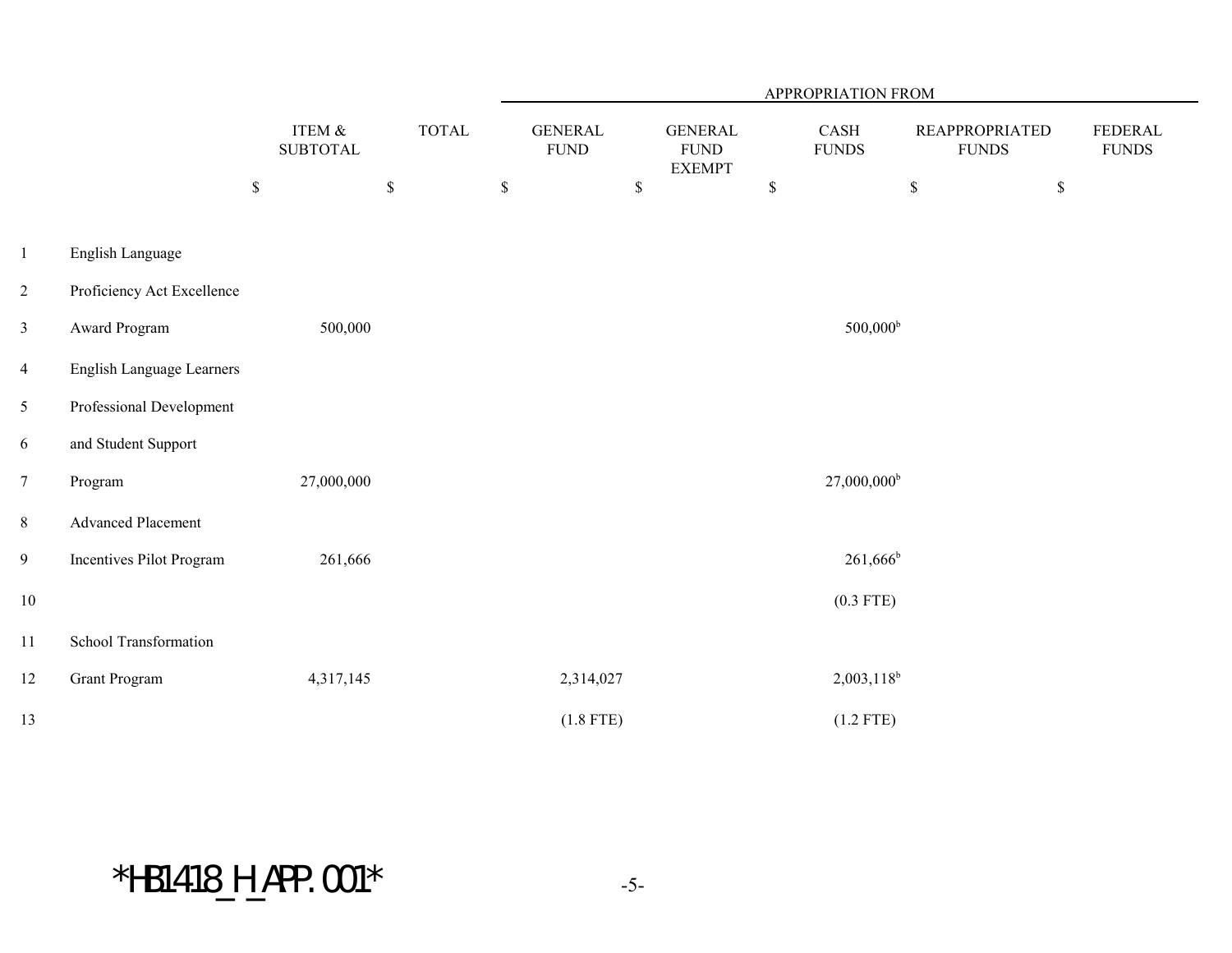|                |                                                                                                                                                                                               |                              |              |                               |      |                                                |             | APPROPRIATION FROM   |                                       |                                |
|----------------|-----------------------------------------------------------------------------------------------------------------------------------------------------------------------------------------------|------------------------------|--------------|-------------------------------|------|------------------------------------------------|-------------|----------------------|---------------------------------------|--------------------------------|
|                |                                                                                                                                                                                               | ITEM $\&$<br><b>SUBTOTAL</b> | <b>TOTAL</b> | <b>GENERAL</b><br><b>FUND</b> |      | <b>GENERAL</b><br><b>FUND</b><br><b>EXEMPT</b> |             | CASH<br><b>FUNDS</b> | <b>REAPPROPRIATED</b><br><b>FUNDS</b> | <b>FEDERAL</b><br><b>FUNDS</b> |
|                |                                                                                                                                                                                               | \$                           | $\mathbb S$  | $\mathbb S$                   | $\$$ |                                                | $\mathbb S$ |                      | $\mathbb S$                           | \$                             |
| $\mathbf{1}$   | Computer Science                                                                                                                                                                              |                              |              |                               |      |                                                |             |                      |                                       |                                |
| $\overline{2}$ | <b>Education Grants for</b>                                                                                                                                                                   |                              |              |                               |      |                                                |             |                      |                                       |                                |
| $\mathfrak{Z}$ | Teachers                                                                                                                                                                                      | 1,048,600                    |              |                               |      |                                                |             | $1,048,600^{\rm b}$  |                                       |                                |
| $\overline{4}$ |                                                                                                                                                                                               |                              |              |                               |      |                                                |             | $(0.4$ FTE)          |                                       |                                |
| 5              | <b>Advanced Placement Exam</b>                                                                                                                                                                |                              |              |                               |      |                                                |             |                      |                                       |                                |
| 6              | Fee Grant Program                                                                                                                                                                             | 560,583                      |              | 560,583                       |      |                                                |             |                      |                                       |                                |
| $\tau$         |                                                                                                                                                                                               |                              |              | $(0.4$ FTE)                   |      |                                                |             |                      |                                       |                                |
| 8              | <b>Educator Perception</b>                                                                                                                                                                    | 75,000                       |              | 75,000                        |      |                                                |             |                      |                                       |                                |
| 9              |                                                                                                                                                                                               | 49,581,363                   |              |                               |      |                                                |             |                      |                                       |                                |
| 10             |                                                                                                                                                                                               | 48,581,363                   |              |                               |      |                                                |             |                      |                                       |                                |
| 11             |                                                                                                                                                                                               |                              |              |                               |      |                                                |             |                      |                                       |                                |
| 12             | <sup>a</sup> This amount shall be from the State Public School Fund created in Section 22-54-114 (1), C.R.S., from interest and income earned on the investment of money in the Public School |                              |              |                               |      |                                                |             |                      |                                       |                                |
| 13             | Fund that is credited to the State Public School Fund pursuant to Section 22-41-102 (3)(g), C.R.S.                                                                                            |                              |              |                               |      |                                                |             |                      |                                       |                                |
| 14             | <sup>b</sup> These amounts shall be from the State Education Fund created in Section 17 (4)(a) of Article IX of the State Constitution. Pursuant to Section 17 (3) of Article IX of the State |                              |              |                               |      |                                                |             |                      |                                       |                                |

15Constitution, appropriations from the State Education Fund are not subject to the limitation on fiscal year spending set forth in Section 20 of Article X of the State Constitution.

#### \*HB1418\_H\_APP.001\* -6-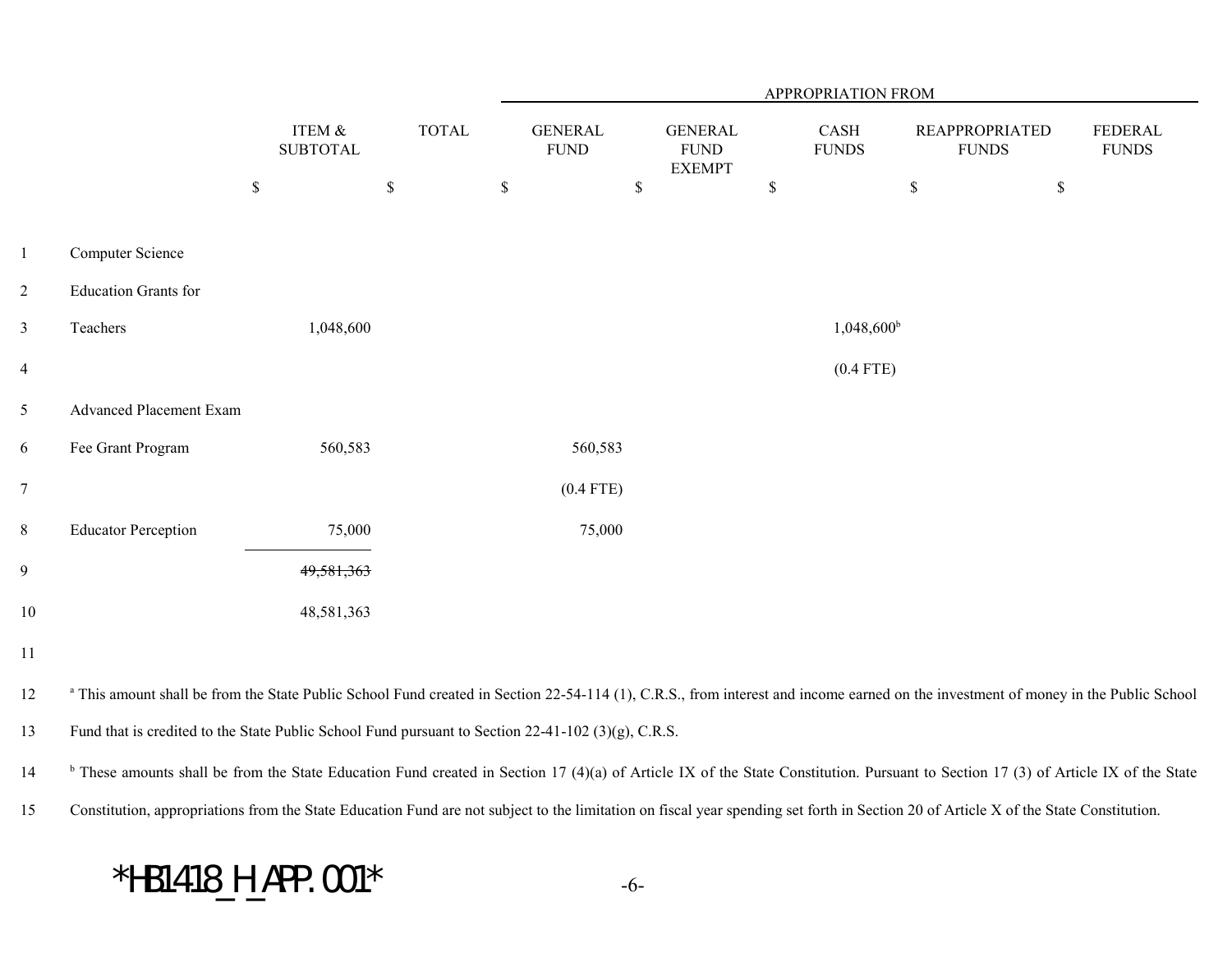|                 |              |             |                | APPROPRIATION FROM |                       |                |
|-----------------|--------------|-------------|----------------|--------------------|-----------------------|----------------|
|                 |              |             |                |                    |                       |                |
| ITEM &          | <b>TOTAL</b> | GENERAL     | <b>GENERAL</b> | CASH               | <b>REAPPROPRIATED</b> | <b>FEDERAL</b> |
| <b>SUBTOTAL</b> |              | <b>FUND</b> | <b>FUND</b>    | <b>FUNDS</b>       | <b>FUNDS</b>          | <b>FUNDS</b>   |
|                 |              |             | <b>EXEMPT</b>  |                    |                       |                |
|                 |              |             |                |                    |                       |                |

<sup>c</sup> These amounts shall be from the Start Smart Nutrition Program Fund created in Section 22-82.7-105 (1), C.R.S., including \$900,000 reappropriated funds from General Fund money 2appropriated to the Start Smart Nutrition Program Fund line item in FY 2019-20 and \$250,000 cash funds from Start Smart Nutrition Program Fund reserves.

<sup>d</sup> This amount shall be from Medicaid funds transferred from the Department of Health Care Policy and Financing from the Transfer to Department of Education for Public School Health

- 4Services Administration line item in the Executive Director's Office.
- e 5 These amounts shall be from the Marijuana Tax Cash Fund created in Section 39-28.8-501 (1), C.R.S.
- f 6 These amounts shall be from the Public School Capital Construction Assistance Fund created in Section 22-43.7-104 (1), C.R.S.
- <sup>g</sup> Of this amount, \$20,000,000 shall be from the State Education Fund created in Section 17 (4)(a) of Article IX of the State Constitution, and \$8,000,000 shall be from the Charter School
- 8Facilities Assistance Account, an account within the Public School Capital Construction Assistance Fund, created in Section 22-43.7-104 (2)(d), C.R.S. Pursuant to Section 17 (3) of
- 9Article IX of the State Constitution, appropriations from the State Education Fund are not subject to the limitation on fiscal year spending set forth in Section 20 of Article X of the State
- 10Constitution.
- <sup>h</sup> Of this amount, \$5,378,678 shall be from the Marijuana Tax Cash Fund created in Section 39-28.8-501 (1), C.R.S., and \$865,254 shall be from the Early Literacy Fund created in
- 12Section 22-7-1210 (1), C.R.S., from money transferred from the State Education Fund pursuant to Section 22-7-1210 (1)(d)(I), C.R.S.

#### $*$ HB1418\_H\_APP.001\*  $-7-$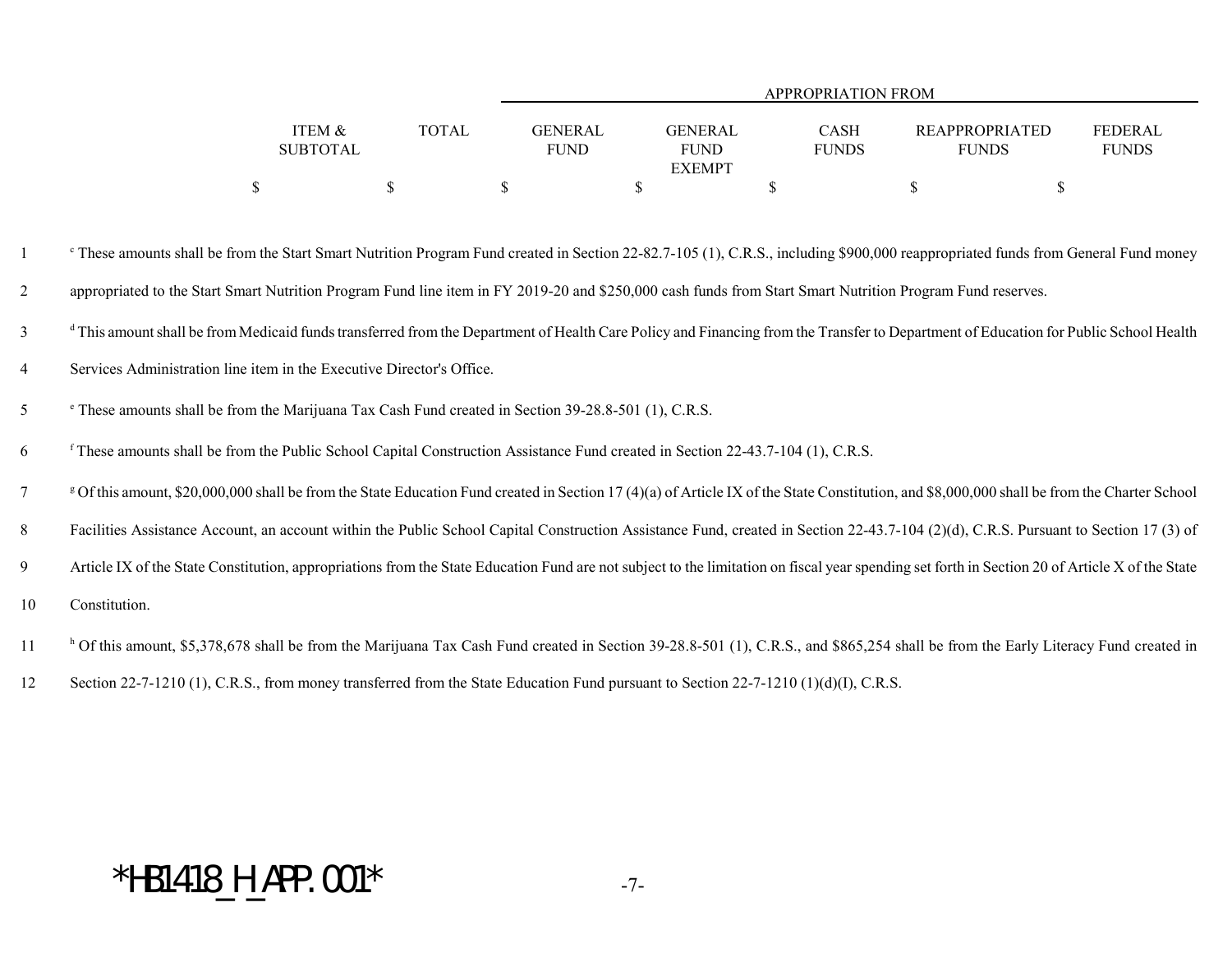|                 |              | APPROPRIATION FROM |  |               |  |              |                |  |              |  |  |  |
|-----------------|--------------|--------------------|--|---------------|--|--------------|----------------|--|--------------|--|--|--|
|                 |              |                    |  |               |  |              |                |  |              |  |  |  |
| ITEM &          | <b>TOTAL</b> | <b>GENERAL</b>     |  | GENERAL       |  | CASH         | REAPPROPRIATED |  | FEDERAL      |  |  |  |
| <b>SUBTOTAL</b> |              | <b>FUND</b>        |  | <b>FUND</b>   |  | <b>FUNDS</b> | <b>FUNDS</b>   |  | <b>FUNDS</b> |  |  |  |
|                 |              |                    |  | <b>EXEMPT</b> |  |              |                |  |              |  |  |  |
|                 |              |                    |  |               |  |              |                |  |              |  |  |  |

| 1              | <sup>i</sup> These amounts shall be from the Retaining Teachers Fund created in Section 22-98-104 (1), C.R.S., including \$1,500,000 reappropriated funds from General Fund money appropriated |                            |                 |                            |                            |               |                            |  |  |  |  |  |  |
|----------------|------------------------------------------------------------------------------------------------------------------------------------------------------------------------------------------------|----------------------------|-----------------|----------------------------|----------------------------|---------------|----------------------------|--|--|--|--|--|--|
| $\overline{2}$ | to the Retaining Teachers Fund line item in FY 2019-20 and \$1,000,000 cash funds from Retaining Teachers Fund reserves. Appropriations from the Retaining Teachers Fund are shown             |                            |                 |                            |                            |               |                            |  |  |  |  |  |  |
| $\mathfrak{Z}$ | for informational purposes only because the Retaining Teachers Fund is continuously appropriated to the Department pursuant to Section 22-98-104 (3), C.R.S.                                   |                            |                 |                            |                            |               |                            |  |  |  |  |  |  |
| $\overline{4}$ | <sup>j</sup> This amount shall be transferred from the Facility School Funding line item appropriation in the Assistance to Public Schools section of this department.                         |                            |                 |                            |                            |               |                            |  |  |  |  |  |  |
| 5              | $k$ This amount shall be from various grants and donations.                                                                                                                                    |                            |                 |                            |                            |               |                            |  |  |  |  |  |  |
| 6              | <sup>1</sup> This amount shall be transferred from the Department of Human Services from the Division of Early Care and Learning.                                                              |                            |                 |                            |                            |               |                            |  |  |  |  |  |  |
| 7              | " This amount shall be from the Contingency Reserve Fund created in Section 22-54-117 (1)(a), C.R.S.                                                                                           |                            |                 |                            |                            |               |                            |  |  |  |  |  |  |
| 8              | " This amount shall be from the State Public School Fund created in Section 22-54-114 (1), C.R.S., from federal mineral leasing revenues transferred to the State Public School Fund           |                            |                 |                            |                            |               |                            |  |  |  |  |  |  |
| 9              | pursuant to Sections 22-54-114 (1) and 34-63-102, C.R.S.                                                                                                                                       |                            |                 |                            |                            |               |                            |  |  |  |  |  |  |
| 10             |                                                                                                                                                                                                |                            |                 |                            |                            |               |                            |  |  |  |  |  |  |
| 11             |                                                                                                                                                                                                |                            |                 |                            |                            |               |                            |  |  |  |  |  |  |
| 12             | <b>TOTALS PART III</b>                                                                                                                                                                         |                            |                 |                            |                            |               |                            |  |  |  |  |  |  |
| 13             | (EDUCATION)                                                                                                                                                                                    | <del>\$5.853.435.493</del> | \$3,675,872,712 | \$523,323,333 <sup>a</sup> | \$992,991,721 <sup>b</sup> | \$42,327,029° | \$618,920,698 <sup>d</sup> |  |  |  |  |  |  |
| 14             |                                                                                                                                                                                                | \$5,852,435,493            |                 |                            | \$991,991,721 <sup>b</sup> |               |                            |  |  |  |  |  |  |

# $*H\text{B1418\_H}\text{\_APP.001*$  -8-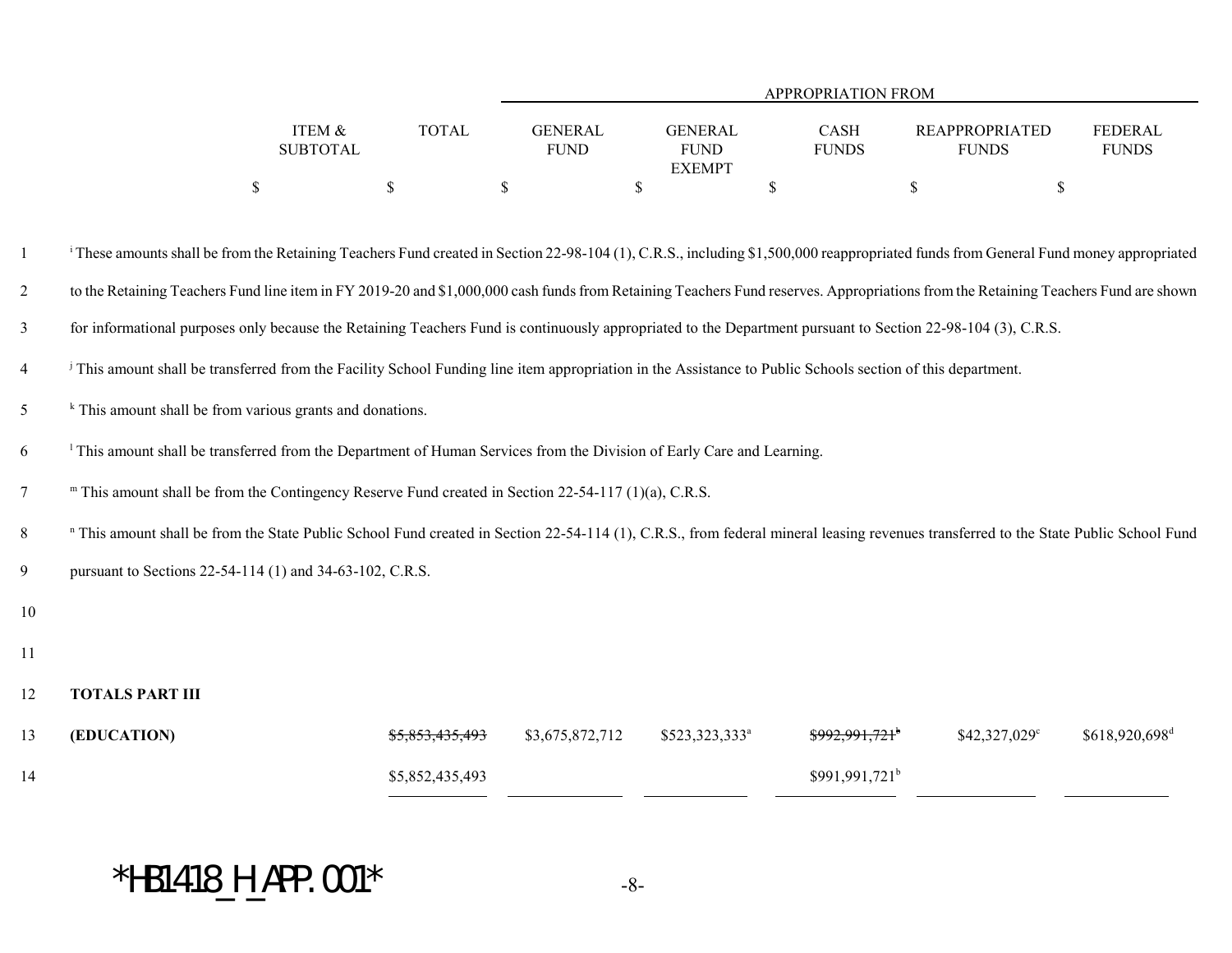|                 |              |                |                | APPROPRIATION FROM |                       |                |
|-----------------|--------------|----------------|----------------|--------------------|-----------------------|----------------|
|                 |              |                |                |                    |                       |                |
| ITEM &          | <b>TOTAL</b> | <b>GENERAL</b> | <b>GENERAL</b> | <b>CASH</b>        | <b>REAPPROPRIATED</b> | <b>FEDERAL</b> |
| <b>SUBTOTAL</b> |              | <b>FUND</b>    | <b>FUND</b>    | <b>FUNDS</b>       | <b>FUNDS</b>          | <b>FUNDS</b>   |
|                 |              |                | <b>EXEMPT</b>  |                    |                       |                |
|                 |              |                |                |                    |                       |                |

- 1
- <sup>a</sup> This amount shall be from the General Fund Exempt Account created in Section 24-77-103.6 (2), C.R.S.
- $\frac{b}{c}$  Of this amount, \$5,262,144 contains an (I) notation.
- 4  $\cdot$  Of this amount, \$21,600,000 contains an (I) notation.
- $\frac{d}{dt}$  This amount contains an (I) notation.".

6

#### $*H\text{B1418\_H}\text{APP}.001*$  -9-